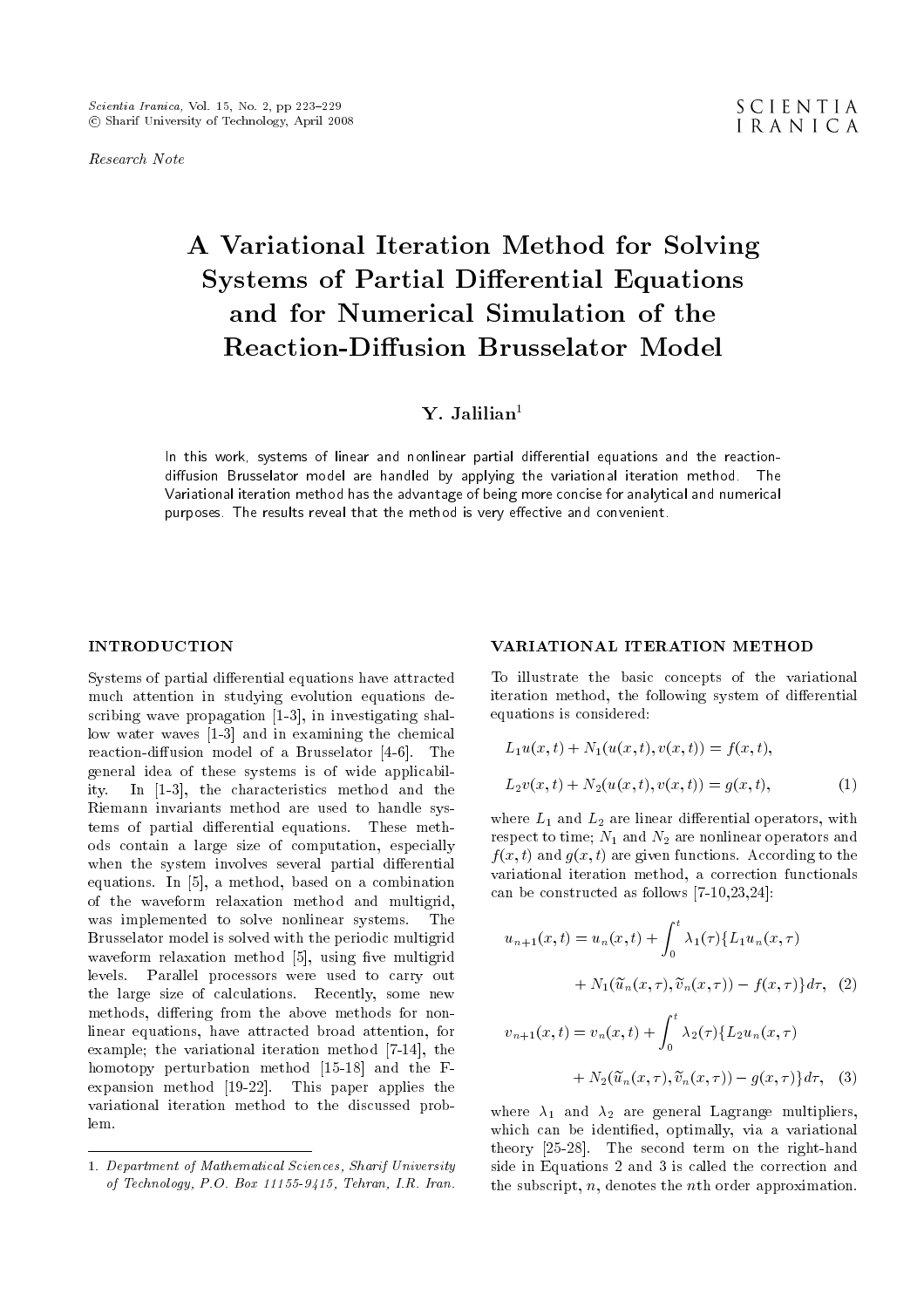Under suitable restricted variational assumptions (i.e.  $\tilde{u}_n$  and  $\tilde{v}_n$  are considered as a restricted variation), one can assume that the above correction functionals are stationary (i.e.  $\delta u_{n+1} = 0$  and  $\delta v_{n+1} = 0$ ), then, the Lagrange multipliers can be identied.

## APPLICATION

First, one starts with systems of linear partial differential equations.

## Linear Partial Differential Systems

## Example 1

First, the linear system:

$$
u_t + v_x = 0, \t v_t + u_x = 0,
$$
\t(4)

is considered with the initial data:

$$
u(x,0) = e^x, \qquad v(x,0) = e^{-x}.
$$
 (5)

To apply the variational iteration method, the following correction functionals are constructed:

$$
u_{n+1}(x,t) = u_n(x,t) + \int_0^t \lambda_1(\tau) \{(u_n)_{\tau} + (\widetilde{v}_n)_x\} d\tau,
$$
  
(6)  

$$
v_{n+1}(x,t) = v_n(x,t) + \int_0^t \lambda_2(\tau) \{(v_n)_{\tau} + (\widetilde{u}_n)_x\} d\tau,
$$
  
(7)

where  $\lambda_1$  and  $\lambda_2$  are Lagrange multipliers and  $\tilde{u}_n$  and  $\tilde{v}_n$  denote the restricted variations (i.e.  $\delta \tilde{u}_n = \delta \tilde{v}_n =$ 0). Making the above correction functionals stationary to find the optimal value of  $\lambda_1$  and  $\lambda_2$ ;

$$
\delta u_{n+1}(x,t) = \delta u_n(x,t) + \delta \int_0^t \lambda_1(\tau) \{ (u_n)_\tau + (\widetilde{v}_n)_x \} d\tau,
$$
\n(8)

$$
\delta v_{n+1}(x,t) = \delta v_n(x,t) + \delta \int_0^t \lambda_2(\tau) \{ (v_n)_\tau + (\widetilde{u}_n)_x \} d\tau,
$$
\n(9)

yields the following stationary conditions:

$$
1 + \lambda_1(\tau) |_{\tau = t} = 0, \qquad \lambda'_1(\tau) = 0,
$$
 (10)

$$
1 + \lambda_2(\tau) |_{\tau = t} = 0, \qquad \lambda'_2(\tau) = 0.
$$
 (11)

Therefore, the Lagrange multipliers can be defined as follows:

 $\lambda_1 = -1, \qquad \lambda_2 = -1.$ 

And, one gets the following iterations:

$$
u_{n+1}(x,t) = u_n(x,t) - \int_0^t \{(u_n)_\tau + (v_n)_x\} d\tau, \quad (12)
$$

$$
v_{n+1}(x,t) = v_n(x,t) - \int_0^t \{(v_n)_{\tau} + (u_n)_x\} d\tau.
$$
 (13)

Starting with the initial approximations  $u_0(x,t)$  =  $u(x, 0)$  and  $v_0(x, t) = v(x, 0)$ , and by Equations 12 and 13, one will have:

$$
u_1 = e^x + e^{-x}t,
$$
  
\n
$$
v_1 = e^{-x} - e^x t,
$$
  
\n
$$
u_2 = e^x \left(1 + \frac{t^2}{2!}\right) + e^{-x}t,
$$
  
\n
$$
v_2 = e^{-x} \left(1 + \frac{t^2}{2!}\right) - e^x t,
$$
  
\n
$$
u_3 = e^x \left(1 + \frac{t^2}{2!}\right) + e^{-x} \left(t + \frac{t^3}{3!}\right),
$$
  
\n
$$
v_3 = e^{-x} \left(1 + \frac{t^2}{2!}\right) - e^x \left(t + \frac{t^3}{3!}\right),
$$
  
\n
$$
u_4 = e^x \left(1 + \frac{t^2}{2!} + \frac{t^4}{4!}\right) + e^{-x} \left(t + \frac{t^3}{3!}\right),
$$
  
\n
$$
v_4 = e^{-x} \left(1 + \frac{t^2}{2!} + \frac{t^4}{4!}\right) - e^x \left(t + \frac{t^3}{3!}\right),
$$
  
\n(14)

and so on. Using Equations 12 and 13, one obtains:

$$
u(x,t) = e^x \left( 1 + \frac{t^2}{2!} + \frac{t^4}{4!} + \cdots \right)
$$
  
+ 
$$
e^{-x} \left( t + \frac{t^3}{3!} + \frac{t^5}{5!} + \cdots \right),
$$
  

$$
v(x,t) = e^{-x} \left( 1 + \frac{t^2}{2!} + \frac{t^4}{4!} + \cdots \right)
$$
  
- 
$$
e^x \left( t + \frac{t^3}{3!} + \frac{t^5}{5!} + \cdots \right),
$$
 (15)

which has an exact analytical solution of the form:

$$
u(x,t) = e^x \cosh(t) + e^{-x} \sinh(t),
$$
  

$$
v(x,t) = e^{-x} \cosh(t) - e^x \sinh(t),
$$
 (16)

or, equivalently,

$$
u(x,t) = \cosh(x-t) + \sinh(x-t),
$$
  

$$
v(x,t) = \cosh(x-t) - \sinh(x-t).
$$
 (17)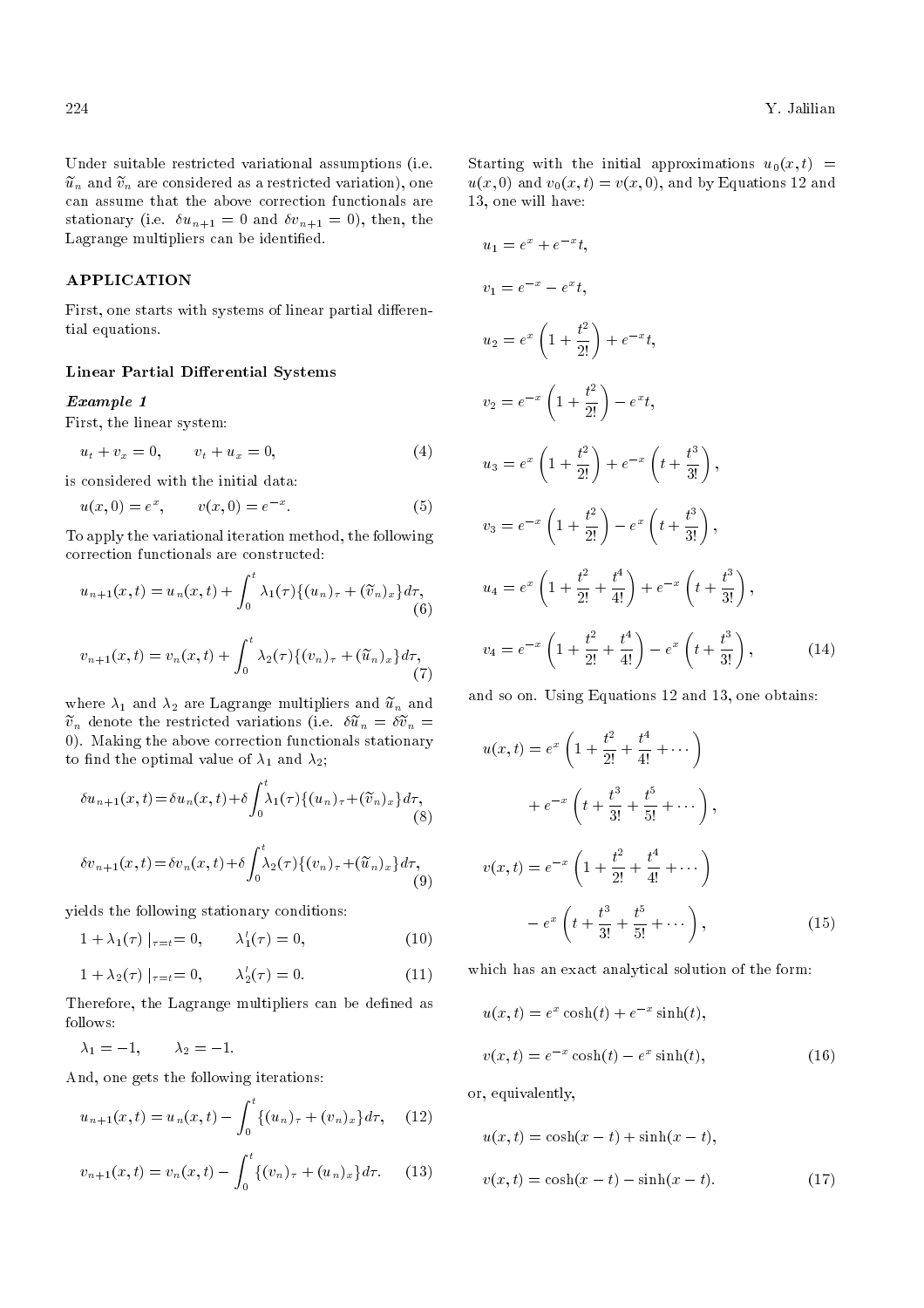Solving Systems of Partial Differential Equations 225

## Example 2

Consider the linear system of partial differential equations:

$$
u_t + u_x - 2v = 0, \qquad v_t + v_x + 2u = 0,\tag{18}
$$

with the initial data:

$$
u(x,0) = \sin(x), \qquad v(x,0) = \cos(x). \tag{19}
$$

In the same manner, for the system of partial differential equations (Equations 18), one obtains  $\lambda_1 = \lambda_2 =$  $-1$ . Therefore, the following iterations are obtained:

$$
u_{n+1}(x,t) = u_n(x,t) - \int_0^t \{(u_n)_\tau + (u_n)_x - 2v\} d\tau,
$$
  

$$
v_{n+1}(x,t) = v_n(x,t) - \int_0^t \{(v_n)_\tau + (v_n)_x + 2u\} d\tau.
$$
 (20)

By setting  $u_0 = u(x, 0)$  and  $v_0 = v(x, 0)$  and by Equations 20, one will have:

$$
u_1 = \sin(x) + \cos(x)t,
$$
  
\n
$$
v_1 = \cos(x) - \sin(x)t,
$$
  
\n
$$
u_2 = \sin(x) \left(1 - \frac{t^2}{2!}\right) + \cos(x)t,
$$
  
\n
$$
v_2 = \cos(x) \left(1 - \frac{t^2}{2!}\right) - \sin(x)t,
$$
  
\n
$$
u_3 = \sin(x) \left(1 - \frac{t^2}{2!}\right) + \cos(x) \left(t - \frac{t^3}{3!}\right),
$$
  
\n
$$
v_3 = \cos(x) \left(1 - \frac{t^2}{2!}\right) - \sin(x) \left(t - \frac{t^3}{3!}\right),
$$
  
\n
$$
u_4 = \sin(x) \left(1 - \frac{t^2}{2!} + \frac{t^4}{4!}\right) + \cos(x) \left(t - \frac{t^3}{3!}\right),
$$
  
\n
$$
v_4 = \cos(x) \left(1 - \frac{t^2}{2!} + \frac{t^4}{4!}\right) - \sin(x) \left(t - \frac{t^3}{3!}\right).
$$
 (21)

Combining the results obtained above gives the following:

$$
u(x,t) = \sin(x) \left( 1 - \frac{t^2}{2!} + \frac{t^4}{4!} + \cdots \right)
$$
  
+  $\cos(x) \left( t - \frac{t^3}{3!} + \frac{t^5}{5!} + \cdots \right)$ ,  

$$
v(x,t) = \cos(x) \left( 1 - \frac{t^2}{2!} + \frac{t^4}{4!} + \cdots \right)
$$
  
-  $\sin(x) \left( t - \frac{t^3}{3!} + \frac{t^5}{5!} + \cdots \right)$ , (22)

so that  $u$  and  $v$  are known in a closed form by the following:

$$
u(x,t) = \sin(x+t), \qquad v(x,t) = \cos(x+t). \tag{23}
$$

In the following example, a system of three nonlinear partial differential equations in three unknown functions,  $u(x, y, t)$ ,  $v(x, y, t)$  and  $w(x, y, t)$ , will be investigated.

## Nonlinear Partial Differential System

#### Example 3

Consider the following nonlinear system:

$$
ut + vxwy - vywx + u = 0,
$$
  

$$
vt + wxuy + wyux - v = 0,
$$
  

$$
wt + uxvy + uyvx - w = 0,
$$
 (24)

with the initial conditions:

$$
u(x, y, 0) = e^{x+y},
$$
  
\n
$$
v(x, y, 0) = e^{x-y},
$$
  
\n
$$
w(x, y, 0) = e^{y-x}.
$$
\n(25)

To apply the variational iteration method, the following correction is constructed:

$$
u_{n+1}(x, y, t) = u_n(x, y, t)
$$
  
+ 
$$
\int_0^t \lambda_1(\tau) \{u_{n\tau} + \widetilde{v}_{nx}\widetilde{w}_{ny} - \widetilde{w}_{nx}\widetilde{v}_{ny} + \widetilde{u}_n\} d\tau,
$$
  
(26)

$$
v_{n+1}(x, y, t) = v_n(x, y, t)
$$
  
+ 
$$
\int_0^t \lambda_2(\tau) \{v_{n\tau} + \widetilde{w}_{nx}\widetilde{u}_{ny} + \widetilde{u}_{nx}\widetilde{w}_{ny} - \widetilde{v}_n\} d\tau,
$$
(27)

$$
w_{n+1}(x, y, t) = w_n(x, y, t)
$$
  
+ 
$$
\int_0^t \lambda_3(\tau) \{w_{n\tau} + \tilde{u}_{nx}\tilde{v}_{ny} + \tilde{u}_{ny}\tilde{v}_{nx} - \tilde{w}_n\} d\tau,
$$
\n(28)

where  $\lambda_1$ ,  $\lambda_2$  and  $\lambda_3$  are Lagrange multipliers and  $\tilde{u}_n$ ,  $\tilde{v}_n$  and  $\tilde{w}_n$  denote the restricted variations (i.e.  $\delta \tilde{u}_n = \delta \tilde{v}_n = \delta \tilde{w}_n = 0$ . Making the above correction functionals stationary to find the optimal value of  $\lambda_1$ ,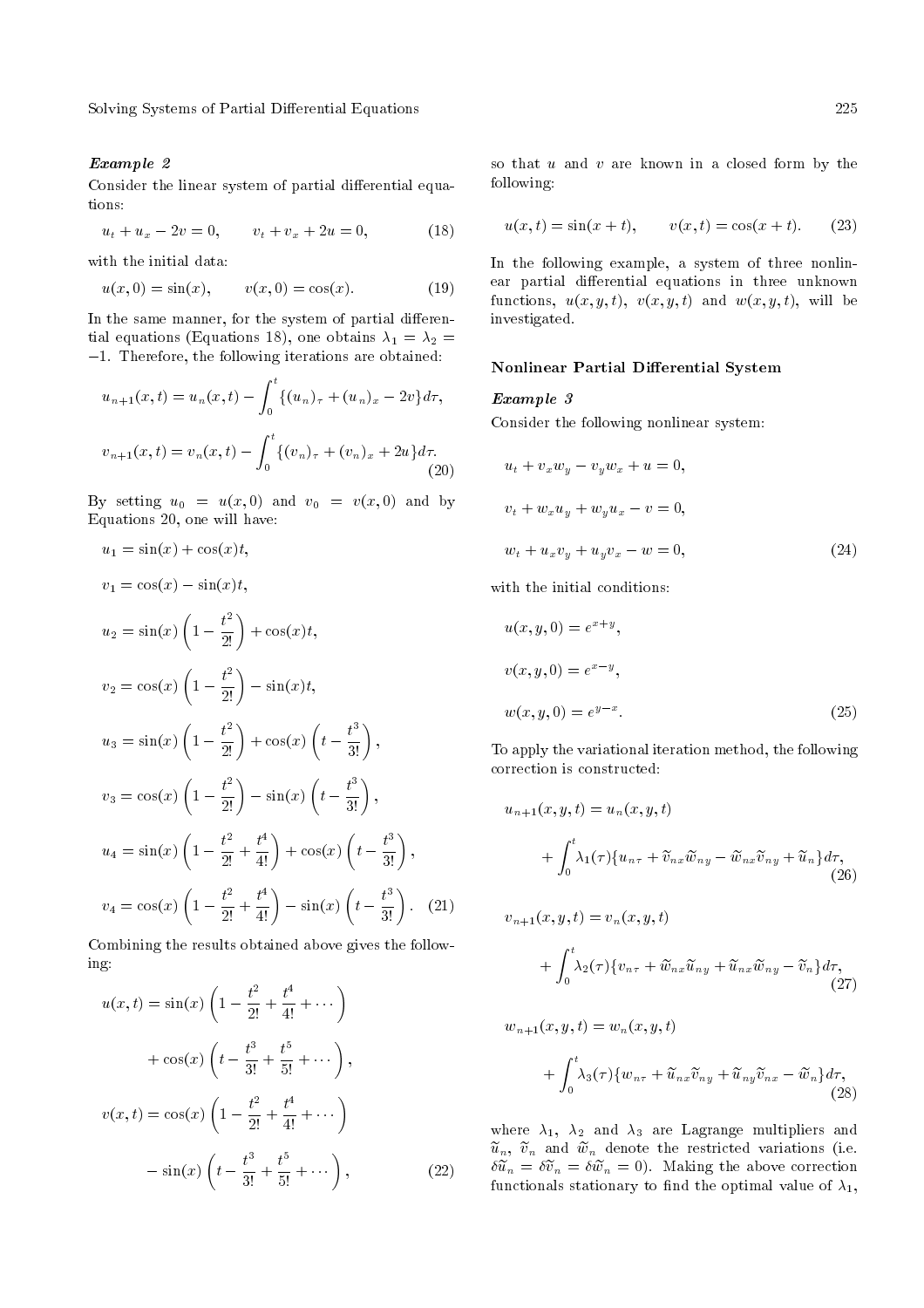$\lambda_2$  and  $\lambda_3$ , the followings

$$
\delta u_{n+1}(x, y, t) = \delta u_n(x, y, t)
$$

$$
+ \delta \int_0^t \lambda_1(\tau) \{ u_{n\tau} + \tilde{v}_{nx} \tilde{w}_{ny} - \tilde{w}_{nx} \tilde{v}_{ny} + \tilde{u}_n \} d\tau,
$$
(29)

$$
\delta v_{n+1}(x, y, t) = \delta v_n(x, y, t)
$$
  
+ 
$$
\delta \int_0^t \lambda_2(\tau) \{ v_{n\tau} + \tilde{w}_{nx} \tilde{u}_{ny} + \tilde{u}_{nx} \tilde{w}_{ny} - \tilde{v}_n \} d\tau,
$$
 (30)

 $\delta w_{n+1}(x, y, t) = \delta w_n(x, y, t)$ 

$$
+\delta \int_0^t \lambda_3(\tau) \{w_{n\tau} + \widetilde{u}_{nx}\widetilde{v}_{ny} + \widetilde{u}_{ny}\widetilde{v}_{nx} - \widetilde{w}_n\} d\tau, \tag{31}
$$

yield the following stationary conditions:

$$
1 + \lambda_1(\tau) \mid_{\tau = t} = 0, \qquad \lambda'_1(\tau) = 0,
$$
\n(32)

$$
1 + \lambda_2(\tau) |_{\tau = t} = 0, \qquad \lambda'_2(\tau) = 0,
$$
 (33)

$$
1 + \lambda_3(\tau) \mid_{\tau = t} = 0, \qquad \lambda'_3(\tau) = 0. \tag{34}
$$

Therefore, the Lagrange multipliers can be defined in the following forms:

$$
\lambda_1 = -1, \qquad \lambda_2 = -1, \qquad \lambda_3 = -1.
$$

And one gets the following iterations:

$$
u_{n+1}(x, y, t) = u_n(x, y, t)
$$

$$
- \int_0^t \{u_{n\tau} + v_{nx} w_{ny} - w_{nx} v_{ny} + u_n\} d\tau, \quad (35)
$$

$$
v_{n+1}(x, y, t) = v_n(x, y, t)
$$

$$
- \int_0^t \{v_{n\tau} + w_{nx}u_{ny} + u_{nx}w_{ny} - v_n\} d\tau, \quad (36)
$$

$$
w_{n+1}(x, y, t) = w_n(x, y, t)
$$

$$
- \int_0^t \{w_{n\tau} + u_{nx}v_{ny} + u_{ny}v_{nx} - w_n\}d\tau.
$$
 (37)

By setting  $u_0 = u(x, y, 0), v_0 = v(x, y, 0)$  and  $w_0 =$  $w(x, y, 0)$ , one obtains:

$$
u_1 = e^{x+y}(1-t),
$$
  
\n
$$
v_1 = e^{x-y}(1+t),
$$
  
\n
$$
w_1 = e^{y-x}(1+t),
$$
  
\n
$$
u_2 = e^{x+y}\left(1-t+\frac{t^2}{2!}\right),
$$
  
\n
$$
v_2 = e^{x-y}\left(1+t+\frac{t^2}{2!}\right),
$$
  
\n
$$
w_2 = e^{y-x}\left(1+t+\frac{t^2}{2!}\right),
$$
  
\n
$$
u_3 = e^{x+y}\left(1-t+\frac{t^2}{2!}-\frac{t^3}{3!}\right),
$$
  
\n
$$
v_3 = e^{x-y}\left(1+t+\frac{t^2}{2!}+\frac{t^3}{3!}\right),
$$
  
\n
$$
w_3 = e^{y-x}\left(1+t+\frac{t^2}{2!}+\frac{t^3}{3!}\right).
$$
  
\n(40)

Continuing in this manner, one can find:

$$
u_n = e^{x+y} \left( 1 - t + \frac{t^2}{2!} - \frac{t^3}{3!} + \frac{t^4}{4!} + \dots + (-1)^n \frac{t^n}{n!} \right),
$$
  
\n
$$
v_n = e^{x-y} \left( 1 + t + \frac{t^2}{2!} + \frac{t^3}{3!} + \frac{t^4}{4!} + \dots + \frac{t^n}{n!} \right),
$$
  
\n
$$
w_n = e^{y-x} \left( 1 + t + \frac{t^2}{2!} + \frac{t^3}{3!} + \frac{t^4}{4!} + \dots + \frac{t^n}{n!} \right). \quad (41)
$$

The sequences in Equations 41 converge the following exact solutions:

$$
u(x, y, t) = e^{x+y-t},
$$
  
\n
$$
v(x, y, t) = e^{x-y+t},
$$
  
\n
$$
w(x, y, t) = e^{y-x+t}.
$$
\n(42)

## REACTION-DIFFUSION BRUSSELATOR MODEL

In this section, the reaction-diffusion Brusselator model is considered [5,6], which models a chemical reaction diffusion process. The two-dimensional Brusselator model [29] is as follows:

$$
u_t - u^2 v + (A + 1)u - \frac{1}{500}(u_{xx} + u_{yy}) - B = 0,
$$
  

$$
v_t + u^2 v - Au - \frac{1}{500}(u_{xx} + u_{yy}) = 0,
$$
 (43)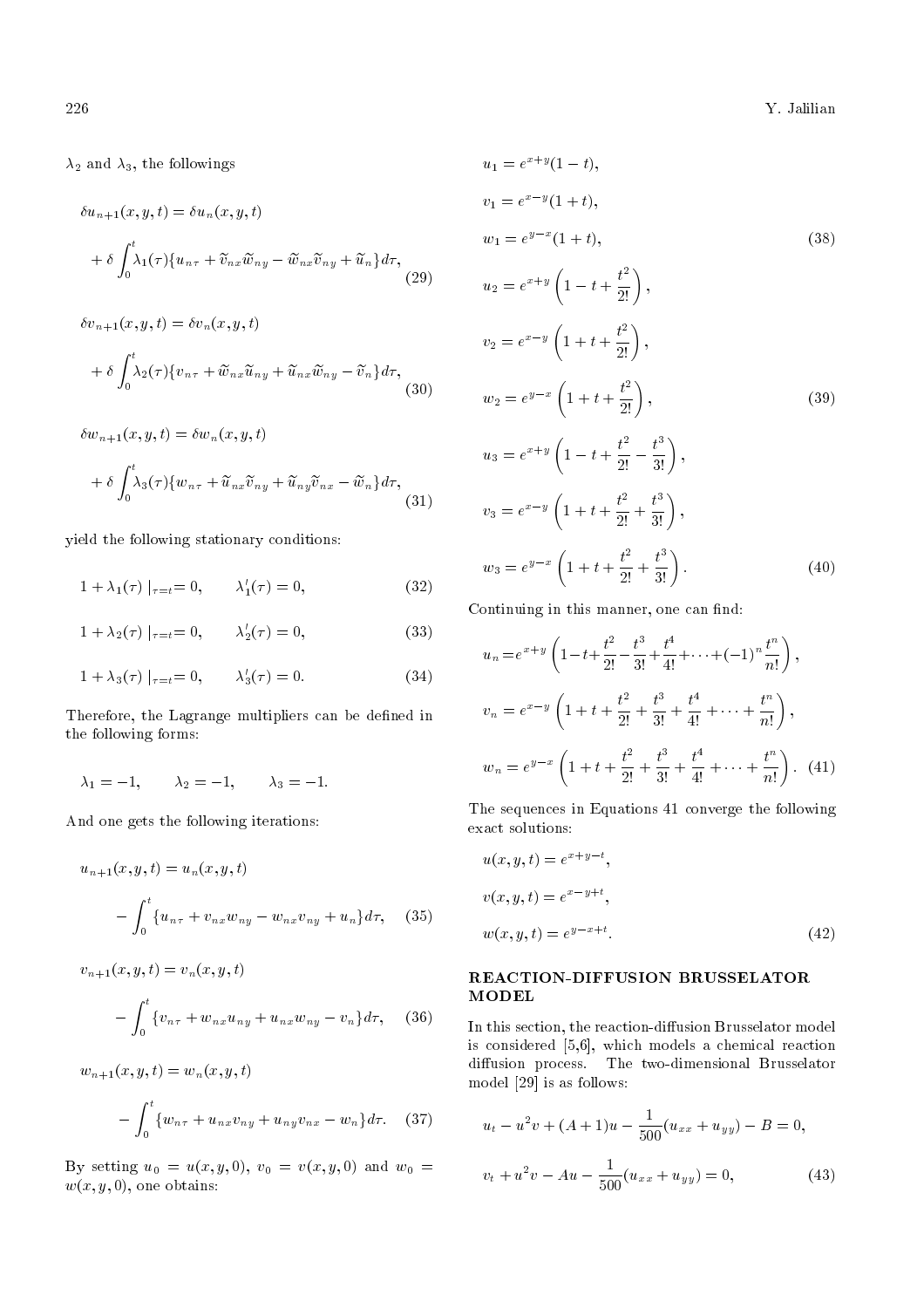Solving Systems of Partial Differential Equations 227

with initial data:

$$
u(x, y, 0) = 2 + \frac{1}{4}y, \qquad v(x, y, 0) = 1 + \frac{4}{5}x, \qquad (44)
$$

where  $u(x, y, t)$  and  $v(x, y, t)$  denote chemical concentrations [5] of intermediate reaction products and A and  $B$  are constant concentrations of input reagents where:

$$
A = \frac{17}{5}, \qquad B = 1. \tag{45}
$$

One can construct the following correction functionals:

$$
u_{n+1}(x, y, t) = u_n(x, y, t) + \int_0^t \lambda_1(\tau) \{u_{n\tau} - (\widetilde{u}_n)^2 \widetilde{v}_n + \left(1 + \frac{17}{5}\right) \widetilde{u}_n - \frac{1}{500} (\widetilde{u}_{nxx} + \widetilde{u}_{nyy}) - 1\} d\tau,
$$
\n(46)

$$
v_{n+1}(x, y, t) = v_n(x, y, t) + \int_0^t \lambda_1(\tau) \{v_{n\tau} + (\tilde{u}_n)^2 \tilde{v}_n
$$

$$
- \frac{17}{5} \tilde{u}_n - \frac{1}{500} (\tilde{u}_{nxx} + \tilde{u}_{nyy}) \} d\tau,
$$
(47)

where  $\lambda_1$  and  $\lambda_2$  are Lagrange multipliers and  $\tilde{u}_n$  and  $\widetilde{v}_n$  are restricted variations. The Lagrange multipliers can be identified as  $\lambda_1 = -1$  and  $\lambda_2 = -1$  and, therefore, the following iteration formulae can be obtained:

$$
u_{n+1}(x, y, t) = u_n(x, y, t) - \int_0^t \{u_{n\tau} - (u_n)^2 v_n
$$
  
+  $\left(1 + \frac{17}{5}\right) u_n - \frac{1}{500} (u_{nxx} + u_{nyy}) - 1\} d\tau,$  (48)

$$
v_{n+1}(x, y, t) = v_n(x, y, t) - \int_0^t \{v_{n\tau} + (u_n)^2 v_n
$$

$$
- \frac{17}{5} u_n - \frac{1}{500} (u_{nxx} + u_{nyy}) \} d\tau.
$$
 (49)

Starting with initial approximations,  $u_0(x, t) = u(x, 0)$ and  $v_0(x,t) = v(x,0)$ , and by Equations 48 and 49, one will have:

$$
u_1 = 2 + \frac{y}{4} - \left(\frac{39}{5} - \left(2 + \frac{y}{4}\right)^2 \left(1 + \frac{4}{5}x\right) + \frac{11}{10}y\right)t, \tag{50}
$$

$$
v_1 = 1 + \frac{4}{5}x - \left(-\frac{34}{5} + \left(2 + \frac{y}{4}\right)^2 \left(1 + \frac{4}{5}x\right) - \frac{17}{20}y\right)t, \tag{51}
$$

$$
u_2 = \left\{ \frac{1}{4} \left( -\frac{39}{5} + \left( 2 + \frac{y}{4} \right)^2 \left( 1 + \frac{4}{5} x \right) - \frac{11}{10} y \right)^2 \right. \\
\left. \times \left( \frac{34}{5} - \left( 2 + \frac{y}{4} \right)^2 \left( 1 + \frac{4}{5} x \right) + \frac{17}{20} y \right) \right\} t^4
$$
\n
$$
+ \left\{ \frac{2}{3} \left( 2 + \frac{y}{4} \right) \left( -\frac{39}{5} + \left( 2 + \frac{y}{4} \right)^2 \left( 1 + \frac{4}{5} x \right) - \frac{11}{10} y \right) \right. \\
\left. \times \left( \frac{34}{5} - \left( 2 + \frac{y}{4} \right)^2 \left( 1 + \frac{4}{5} x \right) + \frac{17}{20} y \right) + \frac{1}{3} \left( -\frac{39}{5} + \left( 2 + \frac{y}{4} \right)^2 \left( 1 + \frac{4}{5} x \right) - \frac{11}{10} y \right)^2 \left. \left( 1 + \frac{4}{5} x \right) \right\} t^3
$$
\n
$$
+ \left\{ \frac{137281}{8000} + \frac{1}{10000} x + \frac{1}{2} \left( 2 + \frac{y}{4} \right)^2 \left( \frac{34}{5} - \left( 2 + \frac{y}{4} \right)^2 \left( 1 + \frac{4}{5} x \right) + \frac{17}{20} y \right) + \left( 2 + \frac{y}{4} \right) \left( -\frac{39}{5} + \left( 2 + \frac{y}{4} \right)^2 \left( 1 + \frac{4}{5} x \right) - \frac{11}{10} y \right) \left( 1 + \frac{4}{5} x \right) - \frac{11}{5}
$$
\n
$$
\times \left( 2 + \frac{y}{4} \right)^2 \left( 1 + \frac{4}{5} x \right) - \frac{11}{10} y \right) \left( 1 + \frac{4}{5} x \right) - \frac{11}{5}
$$
\n
$$
\times \left( 2 + \frac{y}{4} \right
$$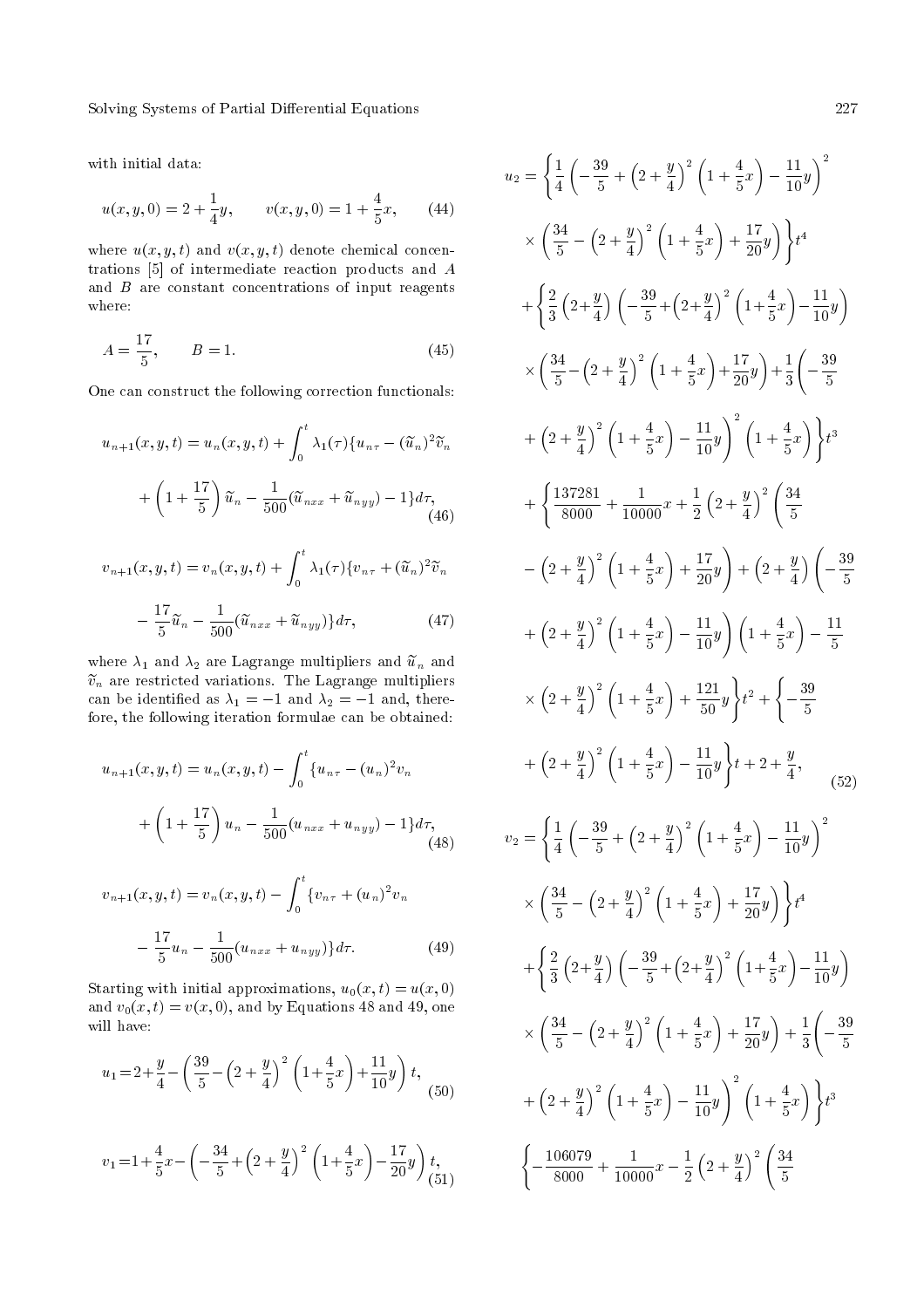$$
-\left(2+\frac{y}{4}\right)^2 \left(1+\frac{4}{5}x\right) + \frac{17}{20}y \left(-2+\frac{y}{4}\right) \left(-\frac{39}{5}\right)
$$

$$
+\left(2+\frac{y}{4}\right)^2 \left(1+\frac{4}{5}x\right) - \frac{11}{10}y \left(1+\frac{4}{5}x\right)
$$

$$
+\frac{17}{10} \left(2+\frac{y}{4}\right)^2 \left(1+\frac{4}{5}x\right) - \frac{187}{100}y \right)t^2
$$

$$
+\left\{\frac{34}{5} - \left(2+\frac{y}{4}\right)^2 \left(1+\frac{4}{5}x\right) + \frac{17}{20}y \right\} t + 1 + \frac{4}{5}x. \tag{53}
$$

In the same manner, the rest of the components of the iterations (Equations 48 and 49) can be obtained using symbolic packages, such as Maple.

In view of the authors' calculations and setting  $x = 0.1$  and  $y = 0.1$ , one finds:

$$
u_3 = -31.71038918t^{13} + 99.44056808t^{12}
$$
  
\n
$$
- 172.6703554t^{11} + 233.5480371t^{10}
$$
  
\n
$$
- 256.9512729t^9 + 231.8344982t^8
$$
  
\n
$$
- 175.6385484t^7 + 113.4355688t^6
$$
  
\n
$$
- 63.51254061t^5 + 29.69521318t^4
$$
  
\n
$$
- 11.7846595t^3 + 5.08162608t^2
$$
  
\n
$$
- 3.481325t + 2.025,
$$
  
\n
$$
v_3 = 31.71038918t^{13} - 99.44056808t^{12}
$$
  
\n
$$
+ 172.6703554t^{11} - 233.5480371t^{10}
$$
  
\n
$$
+ 256.9512729t^9 - 231.8344982t^8
$$
  
\n
$$
+ 175.6385484t^7 - 113.4355688t^6
$$

- $+62.06380614t^5 27.93239187t^4$
- $+10.10445582t^3 3.34069358t^2$

$$
+2.456325t+1.08.\t(55)
$$

Figure 1 shows the approximates  $u_3(0.1, 0.1, t)$  and  $v_3(0.1, 0.1, t)$  of the solutions  $u(x, y, t)$  and  $v(x, y, t)$  in  $x = 0.1$ ,  $y = 0.1$  and  $0 \le t \le 1$ .

#### **CONCLUSION**

Mathematical physics and population growth models, characterized by systems of partial differential equations, such as shallow water waves, the Brusselator



**Figure 1.** Approximations of  $u(0.1, 0.1, t)$  and  $v(0.1, 0.1, t)$  by  $u_3(0.1, 0.1, t)$  and  $v_3(0.1, 0.1, t)$ , respectively.

model, the Lotka-Volterra model and the Belousov-Zhabotinski reduction model [30], are of wide applicability. The aim of this work has been achieved by formally deriving exact analytical solutions and by obtaining analytical approximations with a high degree of accuracy. In this paper, the variational iteration method has been successfully applied to find the solution of problems (Examples 1 to 3). With attention to the efficiency of the variational iteration method for Example 1 to 3, this method was applied for an analytical approximation solution of the reactiondiffusion Brusselator model.

#### REFERENCES

- 1. Debnath, L., Nonlinear Partial Differential Equations for Scientists and Engineers, Birkhauser, Boston (1997).
- 2. Logan, J.D., An Introduction to Nonlinear Partial Differential Equations, Wiley-Interscience, New York (1994).
- 3. Whitham, G.B., Linear and Nonlinear Waves, Wiley, New York (1974).
- 4. Lubich, C. and Ostermann, A. "Multigrid dynamic interaction for parabolic equations",  $BIT.$ , 27, pp 216-234 (1987).
- 5. Vandewalle, S. and Piessens, R. "Numerical experiments with nonlinear multigrid waveform relaxation on a parallel processor", Appl. Numer. Math., 8, pp 149-161 (1991).
- 6. Adomian, G. "The diffusion-Brusselator equation", Comput. Math. Appl., 29, pp 1-3 (1995).
- 7. He, J.H. "Approximate solution of nonlinear differential equations with convolution product nonlinearities",  $Comput.$  Meth. Appl. Mech. Eng.,  $167(1-2)$ , pp 69-73 (1998).